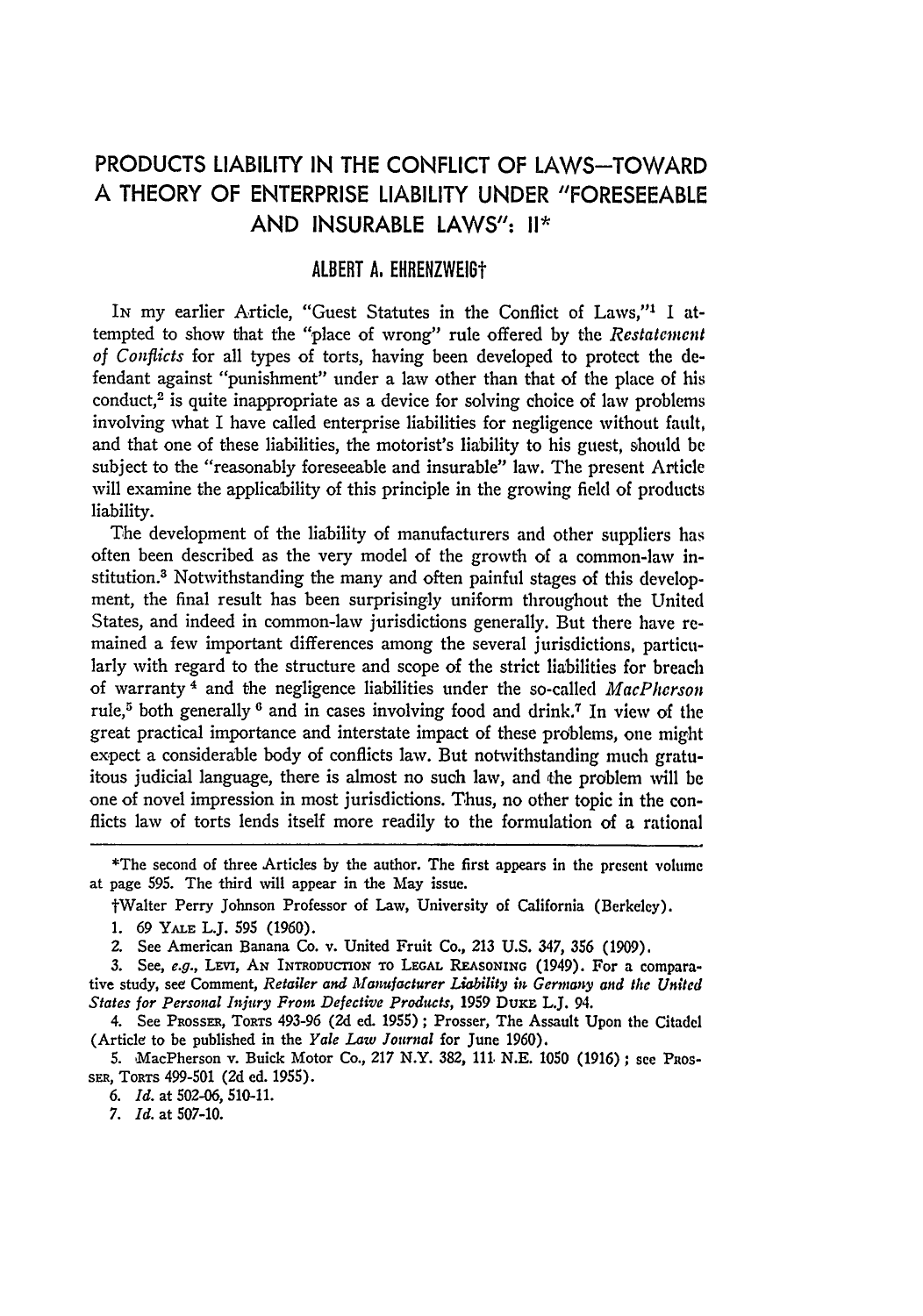solution, unburdened by concepts and rules drawn from the dogmatic interlude in American legal history which produced the *Rcstatemcnt of the Law of the Conflict of Laws,* a document which, as to other topics, has so seriously disturbed the law in this field.<sup>8</sup>

Products liability is hardly older than that dogmatic interlude. No wonder then that, in the field of products liability **0** perhaps even more than elsewhere, some courts<sup>10</sup> have endeavored to give at least the semblance of reality to the Restaters' grand but lifeless design-by invoking their conflicts rules even in those cases in which there was no conflict.<sup>11</sup> Such cases, which represent al-

*8.* See, *e.g.,* Ehrenzweig, *Contracts in the Conflict of Laws-Part One: Validity,* 59 CoLum. L. REv. 973 (1959); Ehrenzweig, *The Statute of Frauds in the Conflict of Laws: The Basic Rule of Validation, 59 CoLUM. L. REV. 874 (1959); Ehrenzweig, The Place of Acting in Intentional Multistate Torts: Law and Reason Versus the Restatement, 36* MINN. L. REv. **1** (1951). See generally **EHRE-VzwEIG, CoNxFicr OF L.aws 6-13 (1959).**

**9.** For purposes of this analysis, breach of warranty is treated as a tort, as it is fur other purposes in most jurisdictions. See PROSSER, TORTS 493-94 (2d ed. 1955). See also DICKERSON, PRODUCTS LIABILITY AND THE FOOD CONSUMER (1951); Prosser, The Im*plied Warranty of Merchantable Quality, 27 MINN. L. REV. 117 (1943); Patterson, Manufacturer's Statutory Warranty: Tort or Contract?, 10 MERCER L. REV. 272 (1959)*; Prosser, The Assault Upon the Citadel (Article to be published in the *Yale Law Journal* for June 1960).

**10.** Pennsylvania, the home of the American Law Institute, author of the *Restatement,* has with particular frequency invoked conflicts rules unnecessary to the decision. See Carpini v. Pittsburgh & Weirton Bus Co., **216 F.2d** 404 (3d Cir. 1954) (Pennsylvania brakes causing West Virginia bus accident) (Goodrich, J.) ; Tomao **v. A.** P. **De** Sanno & Son, **209 F2d** 544 (3d Cir. 1954); Renuzit Home Prods. Co. v. General Mills, Inc., *207* F.2d 955 **(3d** Cir. 1953); *cf.* Ryan v. Adam Scheidt Brewing Co., 197 F2d 614 **(3d** Cir. 1952); Kieffer v. Blue Seal Chem. Co., 196 F.2d 614, **615** (3d Cir. **1952)** (Minnesota explosion of New Jersey product) (Goodrich, **J.)** ; Diesbourg v. Hazel-Atlas Glass Co., **176** F.2d 410 **(3d** Cir. 1949) (Florida resident injured by Ohio bottle, filled in New *Jersey--MacPherson* rule) (Goodrich, **J.);** Mannsz v. Macwhyte Co., **155 F.2d** 445 **(3d** Cir. 1946); Smith v. Piper Aircraft Corp., 18 F.R.D. 169 **(M.D.** Pa. 1955) (Alabama widow recovers from Pennsylvania manufacturer for death of husband killed in Georgia accident under Georgia law identical with *lex fori);* Foley v. Pittsburgh-Des Moines Co., **363** Pa. 1, 9-10, **29-33, 68 A.2d 517, 521-22, 530-32** (1949) *(MacPherson* applicable in both Ohio and Pennsylvania).

This practice is particularly objectionable when the court, lacking information on the *lex loci,* purports to find the *lex loci* in accord with the general law of torts in effect at the forum. See Trowbridge v. Abrasive Co., 190 F.2d **825** (3d Cir. 1951) (presumed Oregon law), which, for its presumption of Oregon law, relied upon a "holding" in Moran v. Pittsburgh-Des Moines Steel Co., 166 F.2d 903, 916 (3d Cir. 1948) (presumed Ohio law).

For a similar regrettable practice in contracts cases, see Ehrenzweig, *Contracts in the Conflict of Laws-Part One: Validity,* 59 CoLum. L. REv. **973, 936** n.99 **(1959).** For persuasive criticism, see Milner, *Restatement: The Failure of a Legal Experiment, 20* U. PITT. L. REV. 795, 799 (1959), with statistical analysis.

**11.** Alexander v. Nash-Kelvinator Corp., **261 F.2d 187 (2d** Cir. **1958)** *(.MlacPhersdm* in Pennsylvania and New York) **;** Wright v. Carter Prods. Inc., 244 F.2d **53, 57, 59 (2d** Cir. **1957)** (Massachusetts and New *York--MacPherson);* Pierce v. Ford M1otor Co., **190 F.2d 910** (4th Cir. 1951) *(MacPherson* in Delaware and Virginia); Anderson v.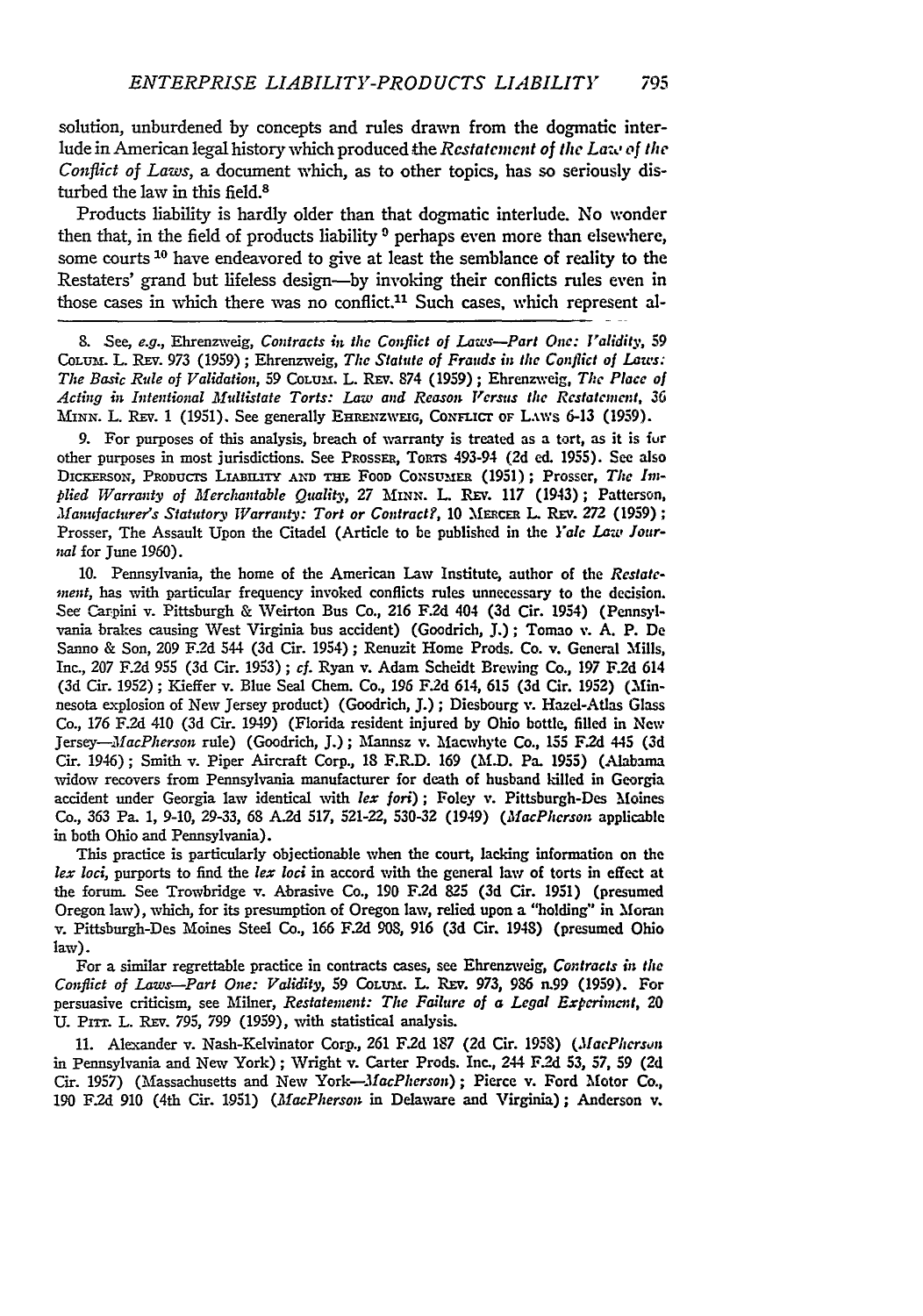most all available case "law," may be disregarded in this study.<sup>12</sup> In all of them the courts have in effect, and should have expressly, applied the *lex* fori in the absence of any other law "properly" claimed to be different and applicable.<sup>13</sup>

Linton, 178 F.2d 304, 309 (7th Cir. 1949) (holding for plaintiff under presumed "modern" Iowa rule in the absence of an unambiguous rule to the contrary in either Iowa or the forum) **;** Reed & Barton Corp. v. Maas, 73 F.2d 359 (1st Cir. 1934) (Massachusetts manufacturer of coffee urn held liable under Wisconsin law of plaintiff's residence, identical with federal pre-Erie *lex fori)* **;** State v. Garzell Plastics Indus., **152** F. Supp. 483 (E.D. Mich. 1957) (Maryland drowning owing to defect in Michigan *boat-AMacPherson);* Burkett v. Globe Indem. Co., **182** Miss. 423, 181 So. 316 (1938). In Gaston v. Wabash R.R., 322 S.W.2d **865** (Mo. 1959); Haberly v. Reardon Co., 319 S.W.2d 859 (Mo. 1959); Atwell v. Pepsi-Cola Bottling Co., **152** A.2d 196 (D.C. Mun. Ct. App. 1959), the lex fori was probably the same as the lex *loci,* although the former was not mentioned. On Missouri law, see 24 Mo. L. **REV.** 554 (1959).

Occasionally, the two laws might have reached a decision for the plaintiff in different ways. See, *e.g.,* Sylvania Elec. Prods., Inc. v. Barker, 228 F.2d 842 (1st Cir. 1955). *cert. denied,* 350 U.S. 988 (1956), where a possibly less stringent liability rule under the law of Nebraska, the place of harm, was neutralized **by** a lex fori favoring plaintiff concerning the burden of proof. See also 228 F.2d at **850** n.4 (conflicts discussion "perhaps **...** academic").

Unfortunately, the Supreme Court of the United States, in one of the very few cases in which it had occasion to discuss products liability, announced, in erroneous sole reliance on the nonconflicts case of *MacPherson,* the conflicts rule that "commonly" "a person acting outside the state may be **held** responsible according to the law of the state for injurious consequences within it." Young v. Masci, **289 U.S. 253, 259** (1933). In *Mac-Pherson* the domestic supplier rather than the foreign manufacturer was the defendant.

12. Only rarely will courts refrain from referring to the "rule' and base their **de**cisions **on** a **lex** *fori* coinciding with all pertinent foreign laws. **See,** *e.g.,* Dalehite v. United States, 346 **U.S. 15, 53 (1953)** (dissenting opinion) ; Alexander v. Inland Steel Co., *263* **F.2d** 314 (8th Cir. **1958);** Hentschel v. Baby Bathinette Corp., 215 **F.2d** 102, 104-05 **(2d** Cir. 1954). For a list of cases in which conflicts problems might have been present but were ignored, see Page, *Conflict of Law Problems in Automobile Accidents,* 1943 Wis. L. **REv.** 145, 168 n.72 (1943). In a series of articles I hope to show that courts in all countries and at all times, except for the current period of conceptualist deviation, have treated the lex fori as the primarily applicable law. See Ehrenzweig, The Lex Fori-The Basic Rule in the Conflict of Laws (article to be published in the *Michigan Law* Ree*view* for March 1960) **;** Ehrenzweig, *Lex* Fori: *Exception or Rule?,* **32** RocKy **MT.** L. Rv. **<sup>13</sup>**(1959). See also Currie, *On the Displacement of the Law of the Forun,* **58 COLUm.** L, **REv.** 964 (1958). A major exception to this thesis is the *fez validitatlis* in the conflicts **of** law of contracts. See Ehrenzweig, *The Statute of Frauds in the Conflict of Laws: The Basic Rule of Validation,* **59 COLu.** L. RW. 874 (1959) **;** Ehrenzweig, *Contracts in the Conflict of Laws-Part One: Validity,* 59 CoLum. L. Ray. **973** (1959) **;** Ehrenzweig, *Contractual Capacity of Married Women and Infants in the Conflict of Laws,* 43 **MINN.** L. REV. 899 (1959); Ehrenzweig, Releases of Concurrent Tortfeasors in the Conflict of Laws (article to be published in the *Virginia Law Review* for May 1960).

13. All through this Article I shall use the phrase "a proper law" as designating **any** law having a contact with the case sufficient to displace the lex *fori.* **See** also Ehrenzweig, *Contracts in the Conflict of Laws-Part One: Validity,* **59** COLUM. L. RLv. *973* (1959). This usage is fundamentally different from that suggested by Professor Morris according to whom "the proper law" is the law primarily applicable. Morris, *The Proper*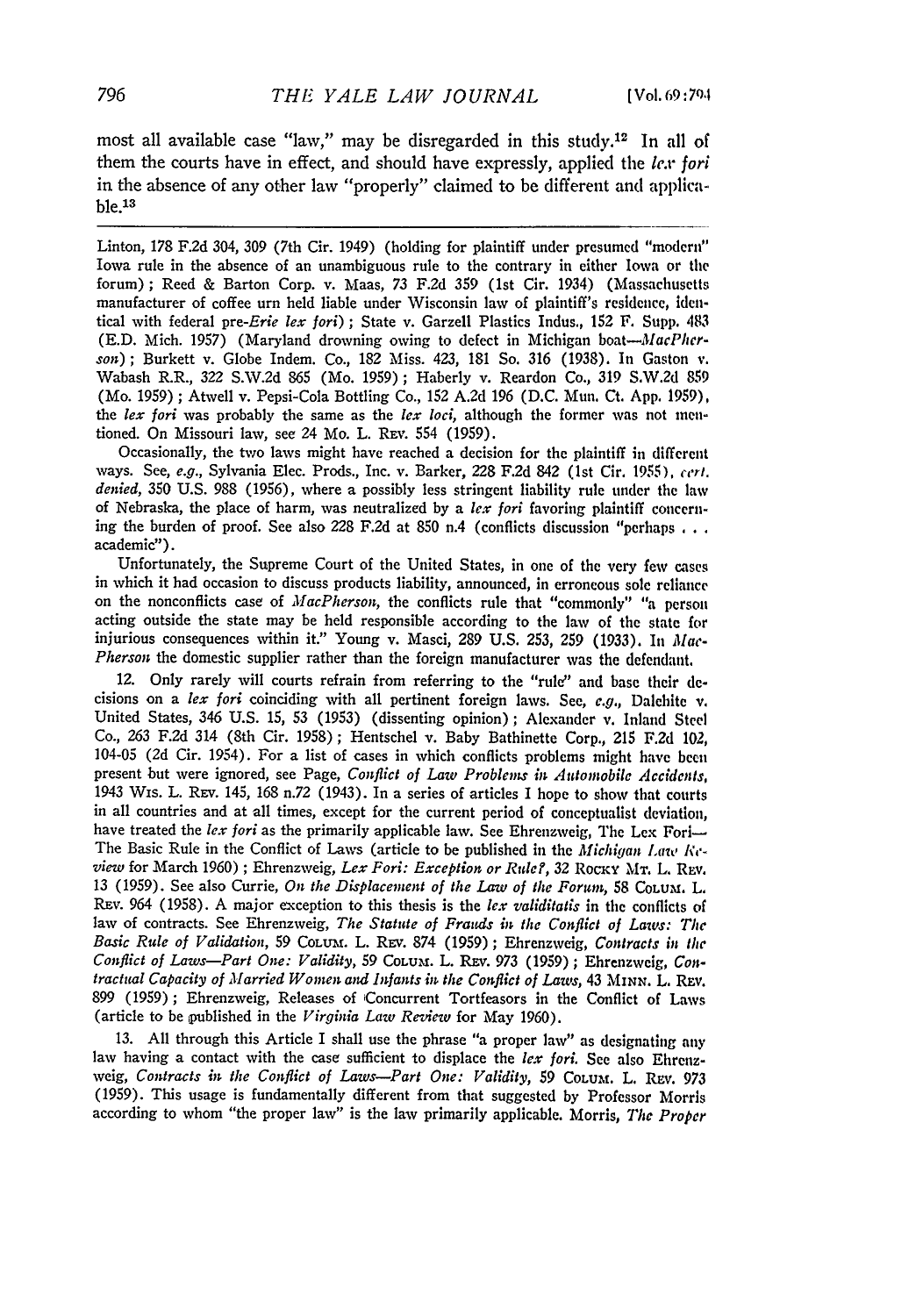The tortured constructions and doctrinary convulsions to which courts are driven by their lipservice to the *Restatement* may be illustrated by two by-nomeans-isolated cases. In Rhode Island a manufacturer is liable to third parties for his defective products within the scope of the now almost universally accepted *MacPherson* rule. But a Rhode Island suit by the Mississippi user of a defective Rhode Island product was dismissed by the federal district court "reluctantly" following the "harsh rule" **of** ississippi,24 which had refused to accept the *MacPherson* doctrine. The court felt compelled to do so because Mississippi was the "place of wrong." Historically at least, the primary, if not exclusive, rationale of this reference is, to use a phrase of Justice Holmes, that it is unjust for the forum to treat a defendant "according to its own notions rather than those of the place where he did the acts."<sup>15</sup> It would have been difficult in the present case for the defendant to assert that he had observed a different standard of conduct or a different practice in pricing or insurance as to sales in Mississippi. No wonder that in order to do justice in the face of such hopelessly inadequate doctrine, judge Magruder reversed the district court decision. But, adhering to the *Restatement* rule, he had to take refuge in a reconstruction of Mississippi law in the plaintiff's favor.<sup>16</sup>

In another case, a Missouri plaintiff had been injured in an Indiana air crash, presumably caused **by** a defect of the airplane which had been manufactured and inadequately repaired in Kansas. Neither the court nor the parties were willing to investigate the clearly irrelevant law of Indiana and acquiesced in the application of the law of Kansas, the *lex fori.* But in order to do so, the court had to announce its own peculiar understanding of the *Restatement's* place-of-wrong rule as designating the place "where the airplane was manufactured and repaired, rather than . . . where the accident occurred."<sup>17</sup> This, then, is the "certainty" of the *Restatcnicnt* rule to which courts have been urged to sacrifice application of their own law.

Fortunately, among the thirty-odd cases purporting to apply the place-of-

Law of a Tort, 64 HARV. L. REV. 881 (1951). For a comparative study of American views, see De Nova, *Rassegna della dottrina Anglo-Americana sii conflitti di leggi: 1940-1950,* 2 Jus **251** (1950).

14. See Mason v. American Emery Wheel Works, 241 F2d **906, 903** (1st Cir.), *ceri. denied,* **355 U.S. 815 (1957).**

**15.** American Banana Co. v. United Fruit Co., **213 U.S.** 347, **356 (1909). See** also ALI, TREATISE ACCOMPANYING RESTATEMENT OF THE LAW OF CONFLICT OF LAWS, DRAFT No. 20-R, at 54 **(1927),** rejecting the English *lex fori* rule as "opposed **to...** an obvious requirement of justice, that a person may rely upon the law of the place where he acts or in which he causes events to happen... **!'** On Justice Holmes' private, more realistic, approach to conflicts law, see EHRENZWEIG, CONFLICT OF LAWS 11 n.18 (1959).

**16.** Mlason v. American Emery Wheel Works, 241 F.2d **906** (1st Cir.), *cert. denicd,* **355 U.S. 815 (1957).** It is doubtful if the holding correctly represented Mississippi law. See Rogers, *Foreseeabiity it; the Law of Negligence,* 29 Miss. UJ. **158 (1958)** ; Comment, 26 **U. CRY. J\_** REv. **653** n.5 (1959). On Rhode Island law, see **S.** C Johnson & Son, Inc. v. Palmieri, **260 F.2d** 88 (1st Cir. 1958); Pastorelli v. Associated Eng'rs, Inc., 176 F. Supp. **159** (D.R.I. **1959).**

**17.** Vrooman v. Beech Aircraft Corp., 183 **F.2d** 479, 480 (10th Cir. 1950).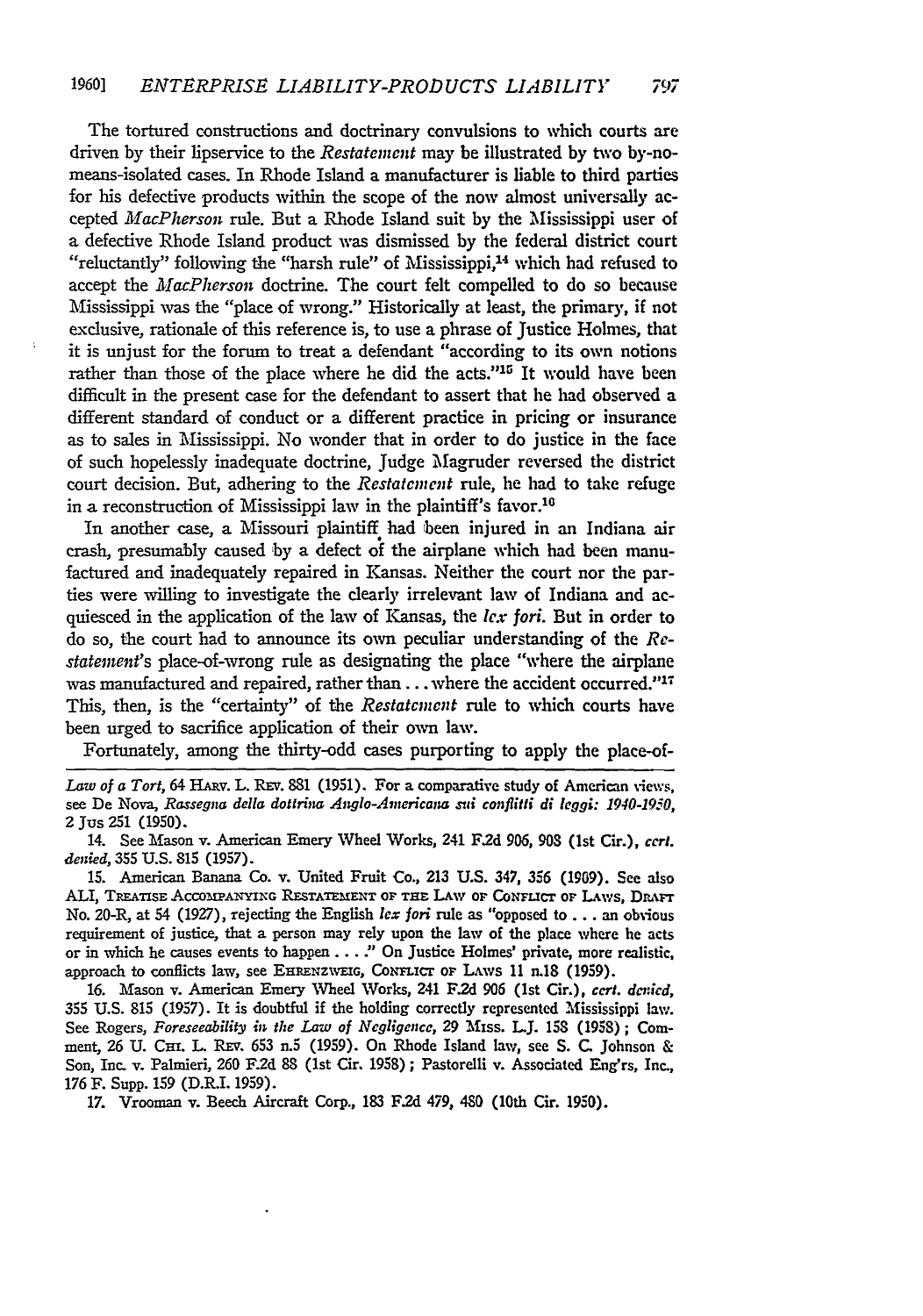wrong rule, only two cases have been found in which application **of** a foreign law actually affected the result. Both involved an Ohio penal statute which, according to Ohio case law, has the effect of making the seller of defective food products liable without proof of negligence. In the first case, decided by the Second Circuit,<sup>18</sup> an Ohio plaintiff recovered under the Ohio statute against a New York distributor of contaminated beef, because plaintiff's deceased "ate the food, took sick and died" in Ohio. The fact that defendant's conduct took place in New York did "not oust the law of Ohio." In the second case, a lower court in Missouri reached a similar result, following the Second Circuit decision.<sup>19</sup>

While there can be little quarrel with the result of these tvo cases, their dogmatic reasoning could fatally confuse the nascent conflicts law of products liability. To take two extreme situations: An Ohio citizen, on a trip to New York, consumes, and falls ill from, contaminated food produced and sold by an Ohio manufacturer in violation of the Ohio statute. Under the *Restatement* "rule," apparently sanctioned **by** the courts in the two above mentioned cases, he would not be able to recover under the Ohio statute because the harm occurred in New York. Or an Italian citizen, on a trip through Ohio, consumes, and falls ill from, contaminated food produced and sold to him in Italy. Under the *Restatement* "rule" he could recover from the Italian manufacturer under Ohio law in any state in which he could obtain jurisdiction. The basis for distinguishing these situations from those properly subjected to the law of the place of harm must be found in the rationale of products liability itself.

In a much-quoted concurring opinion in *Escola v. Coca Cola Bottling Co.,"0* Justice Traynor would have based this liability partially on the fact that "the risk of injury can be insured **by** the manufacturer and distributed among the public as a cost of doing business."<sup>21</sup> While this proposition probably does not reflect present law in any jurisdiction, it admirably expresses what may well

**18.** Hunter v. Derby Foods, Inc., 110 F.2d 970 (2d Cir. 1940).

**19.** Hughes Provision Co. v. La Mear Poultry & **Egg** Co., 242 S.W.2d 285 (Mo. Ct. App. 1951) (Ohio retailer permitted to recover under Ohio statute from Missouri supplier). Application of the *lex for* might have produced the same result. **See** 24 Mo. L. REv. 554 (1959).

2 RABEL, CONFLICT OF LAWS 319 (1947), relying on HANCOCK, TORTS IN THE CON-**FLICr OF** LAws 254 (1942), also cites Reed & Barton Corp. v. Maas, **73** F.2d 359 (1st Cir. 1934), for the proposition that the locality to which the defendant's operations are directed is the material one for conflicts purposes. But in that case the court expressly stressed the identity of the *pre-Erie* federal law otherwise possibly applicable.

20. 24 Cal. 2d 453, 150 **P.Zd** 436 (1944). In Burgess v. Montgomery Ward & **Co.,** 264 F.2d 495 (10th Cir. 1959), lack of a modern rationale led to decision for defendant distributor in a suit **by** a seriously injured user of a ladder which broke when first **ex**tended. The court reasoned that defendant was not "obliged to test this ladder for structural strength," any more than "the operator of every retail store in the villages which dot the Kansas prairies." *Id.* at 498. That may be so. But, in contrast to the village retailer and the consumer, a national chain store is obligated and able to insure against losses caused **by** its operations.

21. 24 Cal. 2d at 462, 150 P.2d at 441,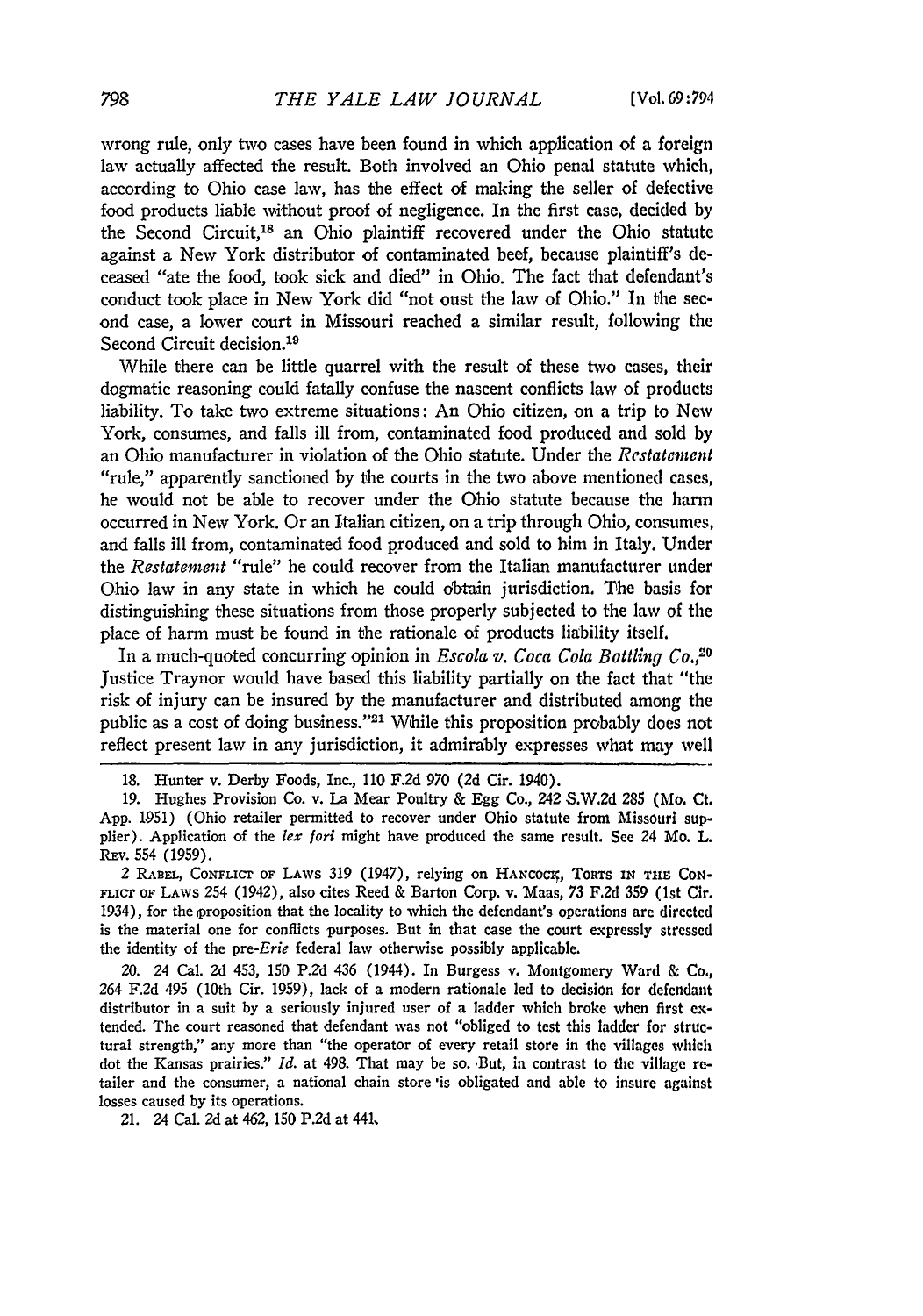become the prevailing rationale of products liability and thus properly usable as the basis of conflicts law: the supplier's broadening liability to both his buyer and third parties is both bearable and needed primarily because it serves the distribution of objectively, and usually subjectively, unavoidable loss and is, therefore, calculable in the process of pricing and insuring.2 2 For intrastate purposes, the basis of such calculation is, of course, the supplier's own law. Where, however, distribution in sister states as well as abroad is contemplated or at least foreseeable, the possible impact of laws prevailing in the states or countries of such distribution must and can be taken into account.<sup>23</sup> No reason is apparent why in such cases the manufacturer should be given the benefit of a more lenient law.

22. This position is widely held. See N.Y. Law Revision Comm'n, *Products Liability for Breach of Warranty and Negligence, N.Y. LEG. Doc. No. 65, at 417 (1943) ; EHRENZ*wEIG, NEGLIGENcEWITHOUT FAuLT **(1951);** Ehrenzweig, *Assurance Oblige-A Com*parative Study, 15 LAW & CONTEMP. PROB. 445 (1950); Feezer, *Manufacturcr's Liability for Injuries Caused by His Products: Defective Autonwbiles,* **37** Micn. **L.** REv. **1,** 24 **(1938);** Green, *Should the Manufacturer of General Products Be Liable* Without *Negligence?,* 24 **TENN.** L. REV. **928 (.1957);** Gregory, *Trespass to Negligence to Absolute Liability,* **37** VA. L. REv. 359, **384** (1951) **;** James, *General Products-Should Manufacturers Be Liable Without Negligence?,* 24 **TENN.** L. Rxv. **923 (1957) ;** James, *Products Liability,* 34 **TEXAs L. REv. 192 (1955);** James, *Accident Liability Reconsidered: The Impact of Liability Insurance, 57* YALE L.J. 549 (1948); Llewellyn, *On Warranty of Quality, and Society,* **36** CoLum. L. R1v. **699,** 704 n.14 **(1936).** *But see Cooperrider, A Comment on the Law of Torts,* **56** Mica. L. REv. 1291, 1305 **(1958);** Plant, *Strict Liability of Manufacturers for Injuries Caused by Defects in Products: An Opposing View,* 24 *TENN.* L. REV. **938 (1957).** For intermediate positions, see Lucey, *Liability IVithout Fault and the Natural Law,* **24 TFNr. L.** REv. **952** (1957) **;** Noel, *Manufacturers of Products-The Drift Toward Strict Liability,* 24 *TFNN.* L. REv. **963 (1957) ;** Wilson, *Products* Liability, 43 CALIF. L. REV. 809 (1955). See generally *Symposium: Advertised-Product Liability*, 8 CLEV.-MAR. L. REV. 1 (1959).

**23.** See Ehrenzweig, *The Place of Acting in Intentional Multistate Torts: Law and Reason Versus the Restatement,* 36 Mixx. L REv. **1, 19 (1951) ;** *cf.* Shuman & Prevezer, *Torts in English and American Conflict of Laws: The Role of the Forum, 56* Mica. L Rxv. 1067, 1113 (1958).

Conceivably, an American manufacturer relying on the lenient liability laws **of** his own state may seek to limit distribution of his product to that state. If such a scheme were devised bona fide, as for example to make possible hazardous but socially desirable experiments, and if sufficient precautions were taken to warn out-of-state users, there could be situations in which application of a foreign law of liability would be inappropriate under the test here proposed. A similar situation could arise with regard to extranational products of a foreign manufacturer subjected to transient jurisdiction in this country. But such situations would be rare. Since the foreign manufacturer can generally be subject to the jurisdiction of a court in this country only if he is doing business here, problem cases would be limited to those where he has expressly excluded distribution in this country of a particular product. Current products liability insurance policies are usually limited to accidents within the United States, its territories and possessions and Canada. Arnold, *Products Liability Insurance*, 1957 WIs. L. REv. 429, 440. Here again interstate and international conflicts may require different treatment. EHEENZWEIG, CON-FucT OF LAws **17-22 (1959).** See also 2 RABE, Coxmcr **oF** LAws **319-20** (1947). **For** a case in which the manufacturer sought to avoid the multiple impact of liability **and lit-**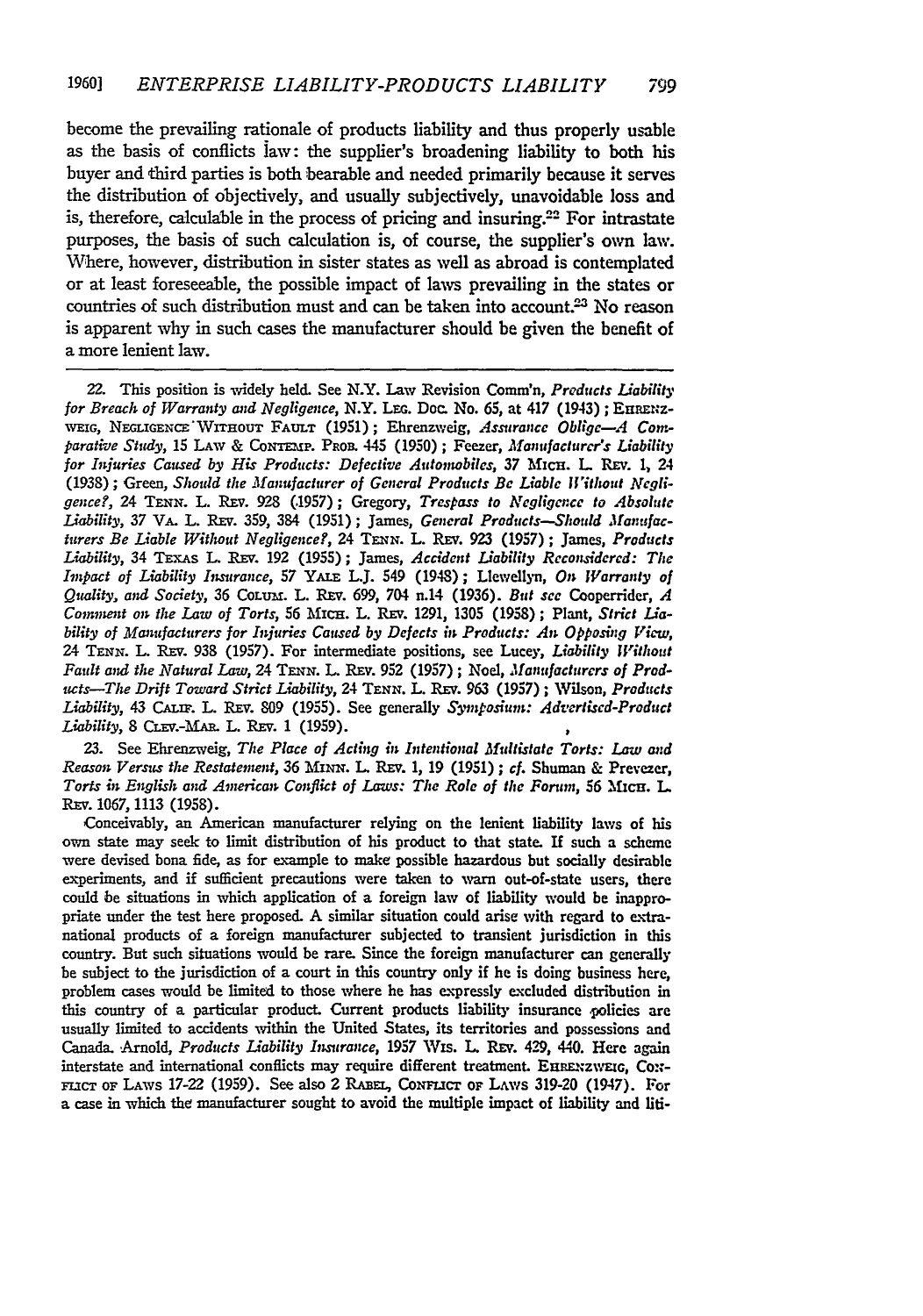In general, plaintiff will be able to obtain application of the most favorable law by choosing his forum in the expectation that the court will, in accordance with the basic rule, $^{24}$  apply its own law. This rule alone may ultimately suffice once the judicial and legislative reform of our law of jurisdiction has, on the one hand, put at the plaintiff's disposal all "convenient fora" including that of his residence and, on the other hand, protected the defendant against being "caught" in an inconvenient forum.25 But until the conclusion of this development, the forum may have to choose relevant foreign laws over its own. For the protection of the plaintiff, Walter Wheeler Cook in 1942 suggested that the plaintiff be given the choice of the law most favorable to him.<sup>20</sup> Limited to foreseeable and thus "insurable" laws, this postulate is, in effect, operative today, in keeping with the growing tendency of American courts to protect the consumer. In all cases in which the conflicts question was pertinent, the decision was for the plaintiff.<sup>27</sup>

gation by an agreement with the foreign distributor, see George Monro, Ltd. v. American Cyanamid & Chem. Corp., [1944] K.B. 432 (C.A.).

Some support for the suggested test might be derived from the leading case of Hunter v. Derby Foods, Inc., 110 F.2d 970, 972 (2d Cir. 1940), where the court stressed the fact that defendant had "sent food into Ohio . . . ." The same factor appears in the peculiar analogies referred to by the court: "that of shooting a firearm across the state line,  $\dots$ or owning a vicious animal which strays over the line." *Ibid.* In all such cases the foreign impact is at least foreseeable.

24. See Ehrenzweig, The Lex Fori-The Basic Rule in the Conflict of Laws (article to be published in the *Michigan Law Review* for March 1960).

25. See Ehrenzweig, *The Transient Ride of Personal Jurisdiction: The "Power" Myth and Forum Conveniens, 65* YALE L.J. **289** (1956).

26. Coox, **THE** LOGICAL **AND LEGAL BASES** OF **TilE** CONFLICT OF LAWS 345 (1942): "After all, the defendant did act for his own purposes, and his act caused the damage; if the domestic rule of one of the states would impose liability if all had happened there, why not allow the recovery ?" Cook did not see this postulate endangered by certain older decisions of the United States Supreme Court which were based on obsolete "notions about the necessary territorial limitations upon 'law.'" *Id.* at 40 n.75.

27. Cases in which the plaintiff lost, when analyzed, reveal either that no conflict was present, or that the court was advised of no conflict, or viewed the conflicts question as irrelevant. See Mannsz v. Macwhyte Co., 155 F.2d 445 (3d Cir. 1946) (recovery denied under law of Pennsylvania, state of forum and harm; no law more favorable to plaintiff mentioned) ; Brooks v. Hill-Shaw Co., 117 F2d 682, 685 (7th Cir. 1941) (conflict irrelevant) ; Page v. Cameron Iron Works, 155 F. Supp. 283, 288 (S.D. Tex. 1957) (conflict irrelevant) *(semble) ;* Minrose Hat Co. v. Gabriel, 149 F. Supp. 908 (D.N.J. 1957) (law of the place of manufacture and that of the forum (and harm) both denied applicability of res ipsa loquitur in view of defendant's "explanation") ; Saena v. Zenith Optical Co., **135** W. Va. 795, 65 S.E.2d 205 (1951) (no conflict). In Poplar v. Bourjois, Inc., **293** N.Y. *62,* 80 N.E.2d 334 (1948), a negligence suit against a perfume manufacturer was dismissed under the law of Maryland, the state of the plaintiff's place of injury. But the narrow interpretation of the *MacPherson.* rule in New York, the forum and presumably state of manufacture, would apparently have led to the same result. See PROSSER, TORTS 500 & nn.31, 37 (2d ed. 1955). Cases barring the suit under the forum or foreign statute of limitations are not pertinent. E.g., Maryland v. Eis Automotive Corp., 145 F. Supp. 444 (D. Conn. 1956); McGrath v. Helena Rubenstein, Inc., 29 F. Supp. *822* (S.D.N.Y. 1939). Nor are decisions concerning jurisdiction. *E.g.,* Openbrier v. General Mills, Inc,, 340 Pa. 167, 16 A.2d 379 (1940).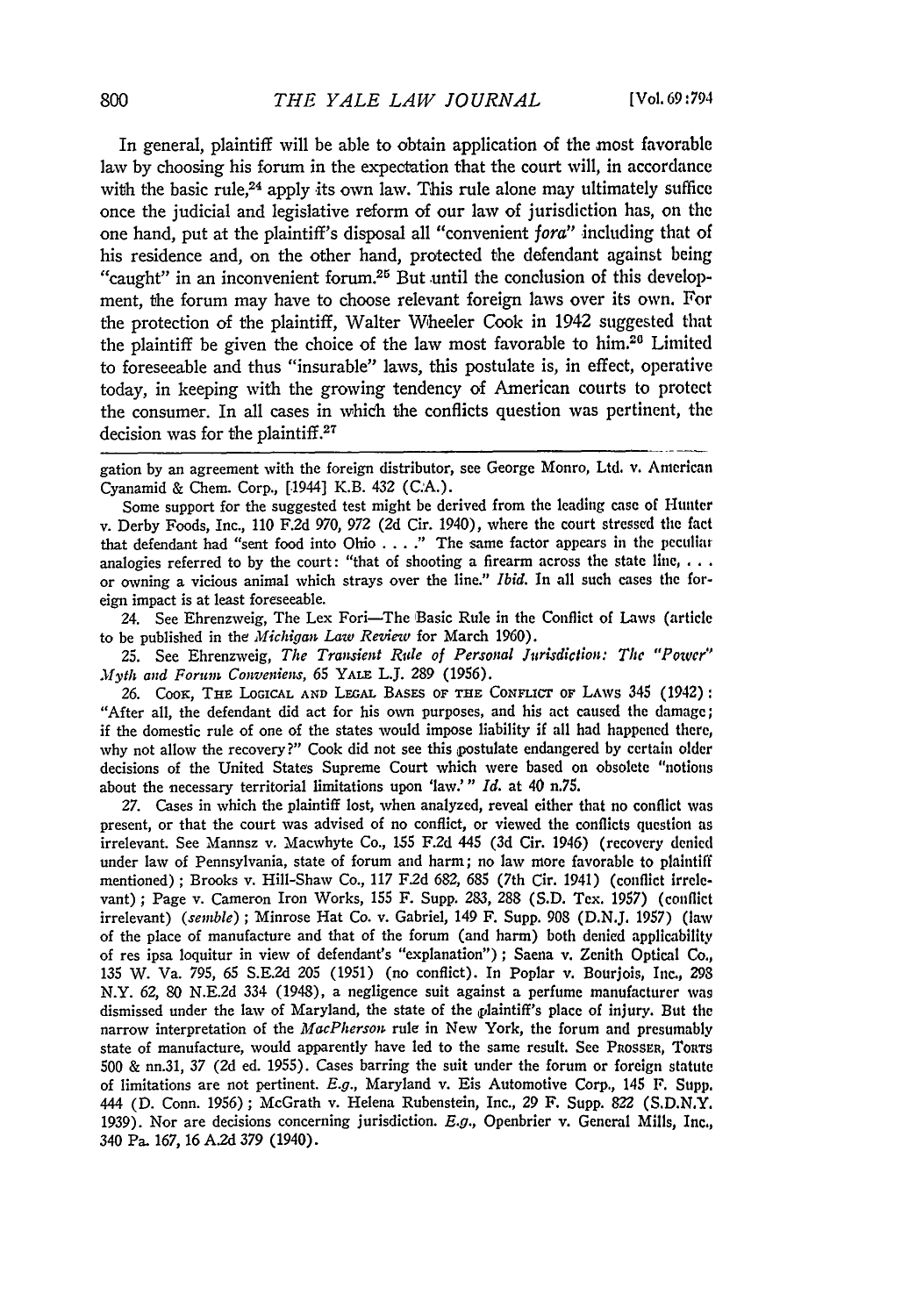To be sure, this rule might occasionally enable the plaintiff to recover against a foreign supplier under the latter's law where he would fail to recover against a domestic defendant. But this concededly undesirable result merely reflects the equally undesirable, but unavoidable, fact that any scheme for the distribution of losses caused by nationwide mass distribution is, and will probably continue to be, based on the supplier's rather than on the consumer's calculation. While the latter cannot be realistically expected to arrange his program of insurance and consumption to accord with the liability laws of each state whose products he may consume, the producer can be expected to calculate his losses under the laws of each state in which his products may be distributed, and thus to carry the burden of the most unfavorable law among those reasonably foreseeable and insurable.

The defendant, under our present law of jurisdiction, must be permitted, however, to object to the application of a'nonforeseeable and thus uninsurable law in a "transient" forum. The most important limitation on the lex fori in this respect is one analogous to that discussed in my earlier Article on "Guest Statutes in the Conflict of Laws."28 The guest boarding an automobile in the state where it is permanently kept may expect only as much protection as is given to him by the law of that state, and if that law contains a so-called guest statute limiting his host's liability to wilful negligence, this liability is all the guest should be allowed to count on wherever he may be injured. It seems unreasonable to compel the host, as we do now, to buy insurance against a liability that he might incur under the law of a state possibly to be reached on a yet unplanned out-of-state trip. On the other hand, the guest can be expected to be familiar with the guest statute of his host's state and to carry his own accident insurance without regard to more favorable laws prevailing in his own state or in states he might touch on his trip. This situation is of course absent in the typical products liability case. The average consumer cannot realistically be expected to carry the accident or health insurance he needs even under the products liability laws of his home state. On the other hand, insurance for liabilities incurred under the consumer's law can reasonably be carried by the manufacturer who expects distribution of his product in the consumer's state.

This conclusion may be different where the buyer is an entrepreneur himself, as for instance, a builder or department chain store who purchases materials from manufacturers or wholesalers all over the country. Such a buyer may himself be expected to foresee and calculate the incidents of his operations. 29 To be sure, in such cases the most appropriate allocation of the burden to insure will often be doubtful, and, owing to our present highly uncertain conflicts law, insurance practice lacks a reasonable pattern. But once the courts

**<sup>28. 69</sup> YAi.** LJ. **595 (1960).**

**<sup>29.</sup>** PRossEP, **ToRTs 506 (2d** ed. **1955),** points out this difference, citing Note, **37 CoLtni. L.** REv. *77* **(1937).** See **also Plant,** *Strict Liability of Mautfacturers for Injuries Caused by Defects in Products-An Opposing Vie'w,* **24 TENN. L.** REv. **938,** 946 **(1957);** EHRENZWEIG, NEGLIGENCE WITHOUT FAULT (1951).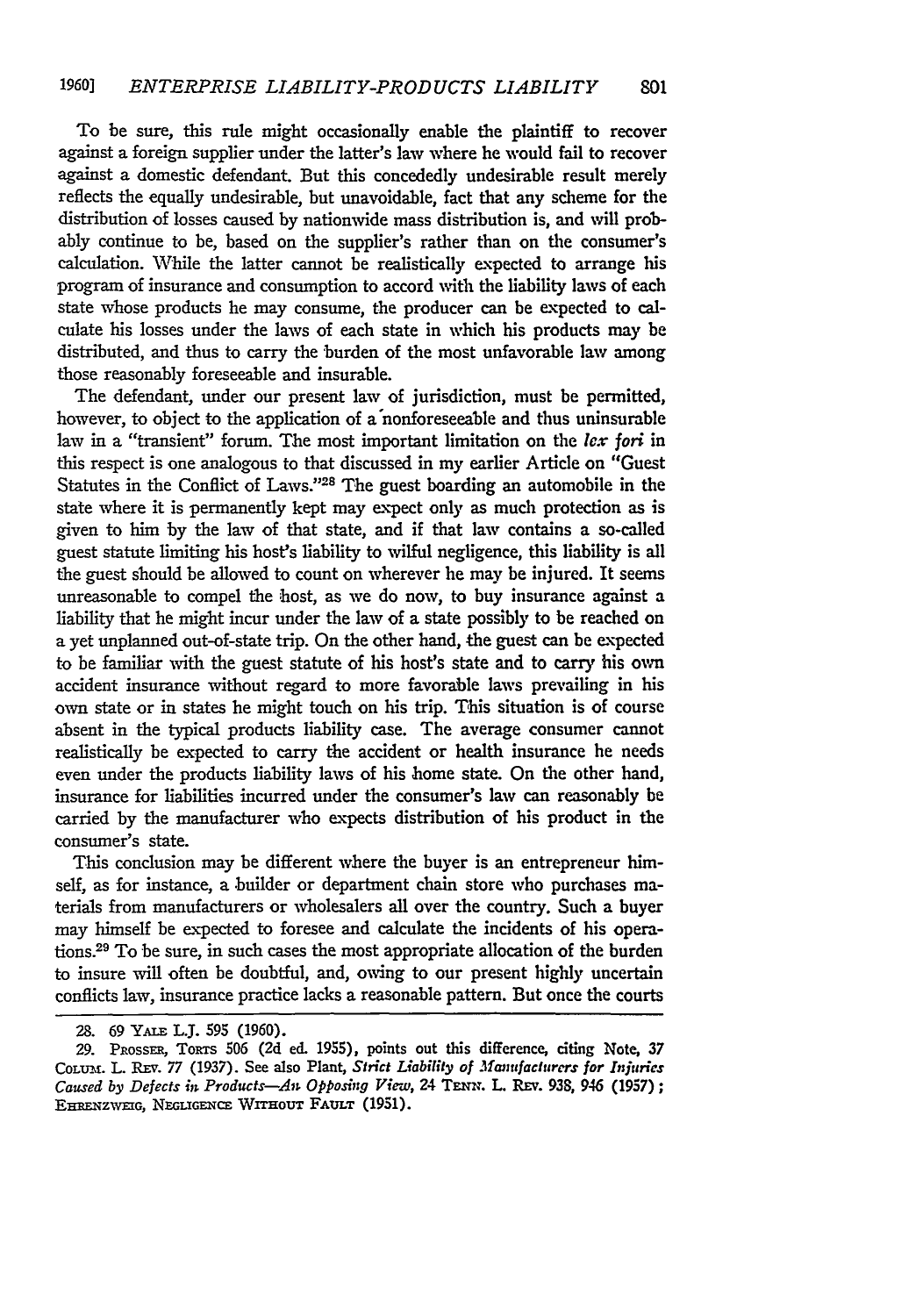have imposed liabilities based on such an allocation, however arbitrary, insurance practice will follow.80 Wihether the manufacturer or another supplier be held liable, whether the forum adhere to a fault concept of products liability or to a limitation of this liability to the immediate purchaser, and whether it favor the wider distribution of risks and losses in any or all respects, any court should accept the application of proper laws typically calculable in the particular enterprise. In this sense enterprise liability will, in the conflicts context, also, "extend to all casualties and hazards that are injected into society by the activity of the enterprise, at least to the extent that they are reasonably foreseeable."<sup>3</sup>

In the absence of conclusive rulings on the subject, it seems permissible, and indeed imperative, to formulate postulates which can now be adopted by the courts without abandonment of accepted terminology, and which respond to economic and social needs as well as to sound theory. $32$  In summarizing these postulates, a distinction must be drawn according to whether the parties in the particular case have the benefit of a modern law of jurisdiction or must adjust their needs to the catch-as-catch-can (transient) rule still prevailing to some extent in some states, under which the forum may well lack the desirable contact-based competency.<sup>33</sup>

First, the lex fori applies prima facie, in accordance with the basic rule of tort conflicts law and the practical exigencies of products liability in particular.

Second, the modern law of personal jurisdiction now permits in some states, and will no doubt soon permit more generally, suit in virtually any state that has at least one of a growing number of contacts with the case. Among those,

31. James, *General Products-Should Manufacturers Be Liable Without Neglience, 24 TENN.* L. Rav. 923, *927* (1957).

32. Owing to the ubiquity of possible harm caused by the production of atomic energy, adoption of conflicts rules based on similar principles seems imperative although limitation of maximum recoveries, preferably by a scheme of loss insurance, will be inevitable. See, *e.g.,* Boisser&e, *Fragen des interlokalen und internationalen Privatrechis* **bei** *der Haftung ffir Schiden durch Atomanlagen,* 11 **NEuE JuRisTiscHE Wocuuscuin r** 849 (1958). See also Seavey, *Torts and Ators,* 46 CALIF. L. Rav. 3, 11 (1958), suggesting federal legislation as the only remedy. See generally Ehrenzweig, *The Altom and the Laic of Torts, A Beginning and at; End,* in **VOLUME IN** HONOR **OF PROFESSOR** WAoATSUMA 16 (1958); Murphy, *Atomic Energy and the Law: A Bibliography,* 12 VAND. L. REv. **229** (1958) ; ATomic INDUSTRIAL FORUM, INTERNATIONAL PROBLEMS **OF** FINANCING PROrrCTION AGAINST **NucLEAR RISK** (1959).

**33.** See generally EHRENzWEIG, CONFLIcT **OF** LAWS 102-06, 120-25 (1959).

<sup>30.</sup> Such liabilities, with their multiple impact on manufacturers, wholesalers and retailers, are, however, hardly suited to offer final solutions. Ultimately, these concurrent liabilities and liability conflicts as well as liability insurance will have to yield to a scheme insuring losses where they occur. See generally EHRENZWEIG, "FULL AID" INSURANCE FOR THE TRAFFIC VICTIM (1954) (with domestic and foreign models); GREEN, TRAFFIC VIcTIMs, TORTS LAW **AND INSURANCE** (1958); Feldman, *Liability of Manufacturers of Home Furnishings for Harin. Done by the Product,* 1955 **INS.** L.J. **519;** Ehrenzwelg, Book Review, 11 STAN. L. REV. 400 (1959).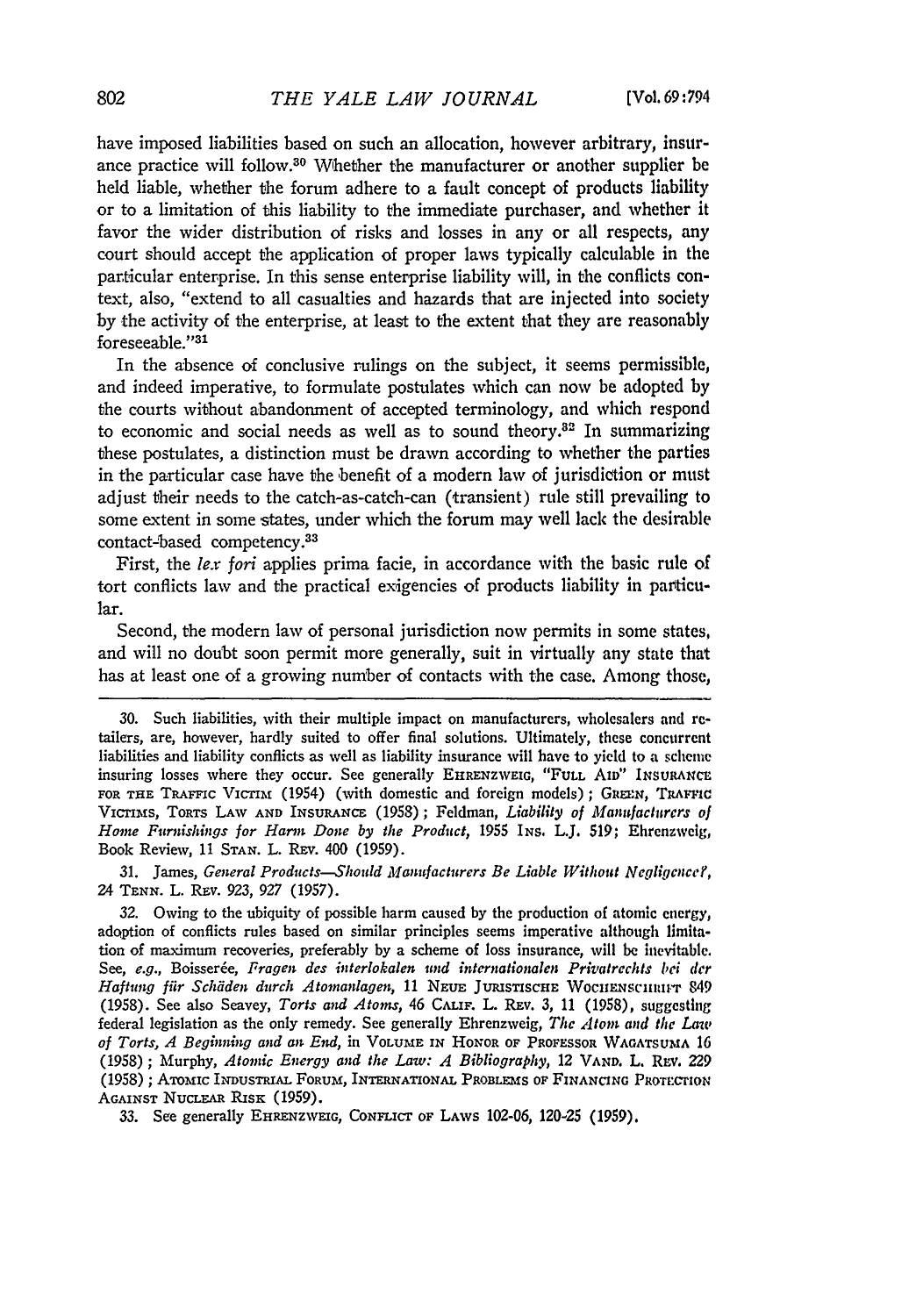in addition to the defendant's domicile, the "place of wrong" will usually be included. It is likely that further progress will lead to the treatment of plain- $\text{tfif's residence}$  as the place of wrong for the purpose of creating a proper forum.<sup>34</sup> Under this system, the plaintiff would usually be able to choose from among several courts that with the most favorable law. Whether the parties' unequal economic status in the typical products liability case will induce the courts to relieve the plaintiff of the burden of a foreign law suit by permitting him to claim a more favorable foreign law even at the place of his own residence remains to be seen.

In any event, in those cases in which defendant, owing to peculiar conditions of his business,35 will feel justly aggrieved at having his liability treated under a noninsurable *lex fori* the doctrine of forum non conveniens will have to supply the necessary corrective. 36 Once the state of the plaintiff's residence has become more widely available to the latter, the defendant will probably more generally be permitted to resort to this doctrine to prevent suit in a then largely unnecessary transient forum. In the federal courts transfer of such cases to the more convenient forum should not be permitted to preclude application of the more proper lex fori of the transferee court.<sup>37</sup>

Finally, choice of law will remain generally necessary in those states in which, in the absence of a machinery assuring a contact-based jurisdiction, the plaintiff or the defendant may still be forced into an improper forum and thus subjected to an "improper" lex fori. In such cases the plaintiff must be permitted to claim applicability of any "proper" law-usually that of the defendant's place of business or of the plaintiff's residence. The defendant, on the other hand, must be permitted to object to the application of any lex fori which is not reasonably foreseeable and insurable.<sup>38</sup>

34. Compare Shuman & Prevezer, *uipra* note **23,** at 1.107, suggesting that the place of harm in certain unique situations should be "where the plaintiff is unable to support his family or to continue his work . . . or may become a public responsibility . . . ."

**35.** See note **23** supra.

**36.** Considerations of this kind may have induced the English court in George Monro, **Ltd.** v. American Cyanamid & Chem. Corp., [1944] K.B. 432 (CA.), to decline jurisdiction in a subrogation suit by an English distributor against an American manufacturer who, "with the consent of the plaintiffs, [had sought carefully] to keep all claims against them within the exclusive jurisdiction of the courts of the United States." *Id.* at 43S.

**37.** See Currie, *Change of Venue and the Conflict of Loa's,* 22 **U. CuL L** Rv. 405, **459-70 (1955).**

**38.** The law of a transient forum as such is probably not a foreseeable law in this sense. Thus a supplier operating in a state with a lenient liability law should probably be entitled to rely in his calculations on the incidence of losses occurring in states with similar lenient laws notwithstanding the possibility that plaintiffs from these states might sue in third states **by** obtaining transient jurisdiction.